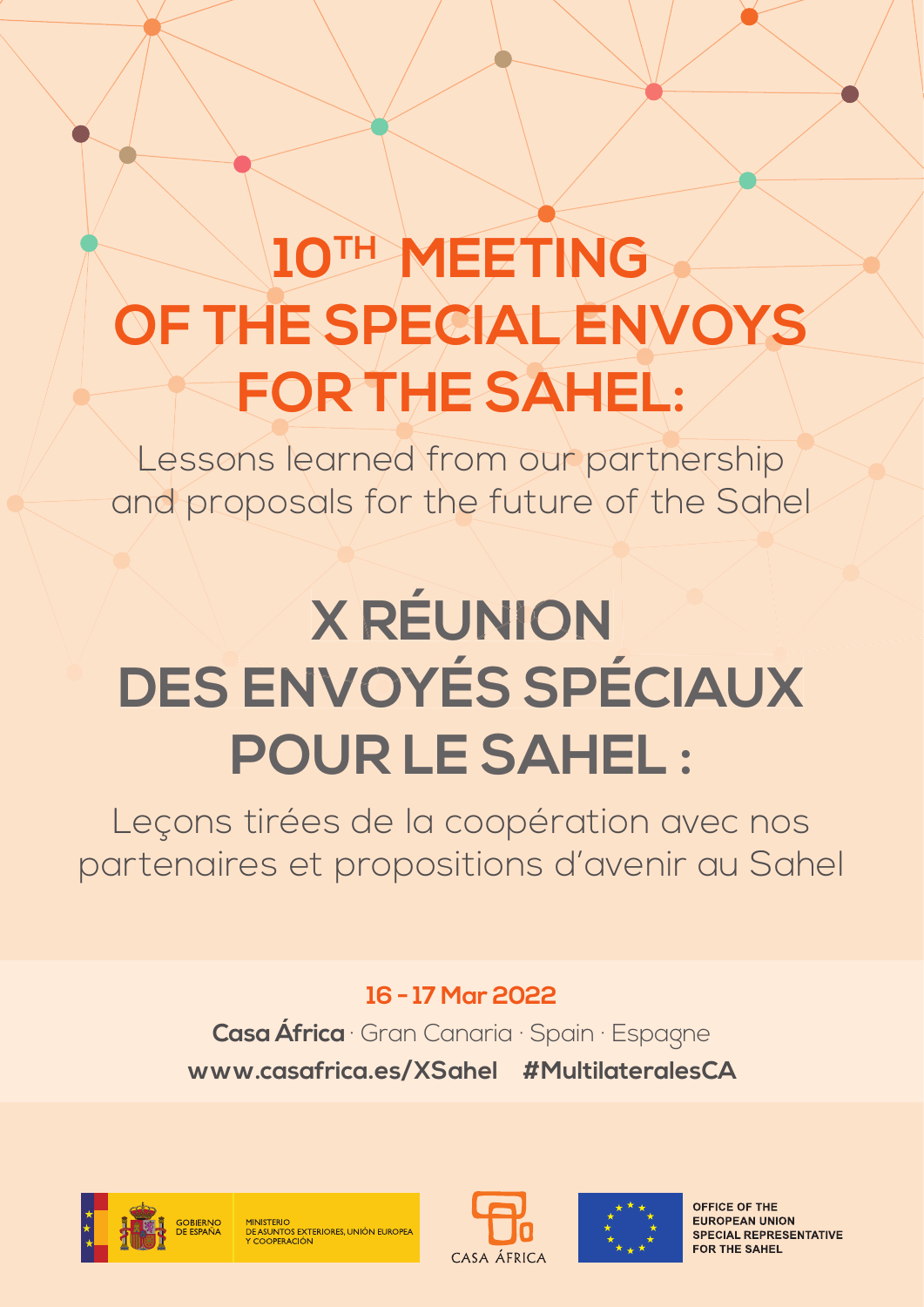

# **CONCEPT NOTE**

# CONTEXT

The EU is strongly engaged in the Sahel, having committed a wide array of instruments to the region in the past years. The current situation presents serious challenges despite our efforts. The security and humanitarian situation in the region is concerning. Burkina Faso is the latest member of the Group of Five to suffer a coup d'Etat. The putschists have received wide support from the population, manifesting discontent with the former government's inability to tackle insecurity. The future of the country is to be defined. In Mali, the Transitional Government has not responded to the request to carry out a democratic transition. Mali remains key for the security in the region: political stability in the country is dependent on a solid democratic transition with free and fair elections, as well as the implementation of the Peace and Reconciliation Agreement. In Chad, the democratic transition has started; despite some delays, a positive outcome may be envisaged.

The current state of affairs requires a deep reflection on the role of international and regional organisations as well as the existing security framework in the region. On February 17th, France announced the end of Barkhane and Task Force Takuba operations in Mali. Furthermore, there is a risk of violence spilling over to the Gulf of Guinea. In this context, the role of NATO in the region is also part of the debate. For its part, with three of its members still to return to constitutional order, the G5 Sahel is undergoing a crisis. ECOWAS, the African Union and the European Union have imposed targeted sanctions on Mali in an effort to hold the Transition Government accountable to its commitments. Moreover, ECOWAS has imposed an embargo on the country.

Aware of the many challenges that emerge from the region, Spain and the EU Special Representative for the Sahel propose a collective reflexion on the region. The objective is to promote a substantive debate that can allow to identify lessons learned, challenges, opportunities and prospects.

The EU counts on new financial instruments such as the NDICI to implement its new Integrated Strategy, which emphasizes mutual accountability and a more demanding relationship with a region that must be seen as the real Southern border of Europe. State building requires local appropriation. Governance is key. Consequently, the implementation of the Strategy must encourage a transformation from within the Sahel, according to the principle "African solutions for African problems".

African and European experts, representatives of African and European Institutions and members of the Sahelian civil society will be present at the meeting, which will be inaugurated by the Secretary of State of Foreign and Global Affairs of Spain, Ángeles Moreno Bau, and the EU Special Representative for the Sahel, Emanuela Del Re.

As a strategic and neighbouring region of Europe and particularly of Spain, the Sahel has been the object of numerous contributions in the fields of security, stabilisation and governance, and development. Spain is the largest contributor to the EUTM Mali mission and an important provider of logistics support for security operations. It is also a contributor to the EUCAP missions and Joint Investigation Teams (ECI), as well as leader of the GAR-SI project. Furthermore, Spain continues to preside over the General Assembly of the Sahel Alliance and contributes significantly to the organisation.

The EU Special Representative for the Sahel is the co-host of this meeting of Special Envoys, in a spirit of cooperation with the Spanish Ministry of Foreign Affairs, European Union and Cooperation, which she thanks, inspired by the common aim of contributing to stability and prosperity for the population of the Sahel.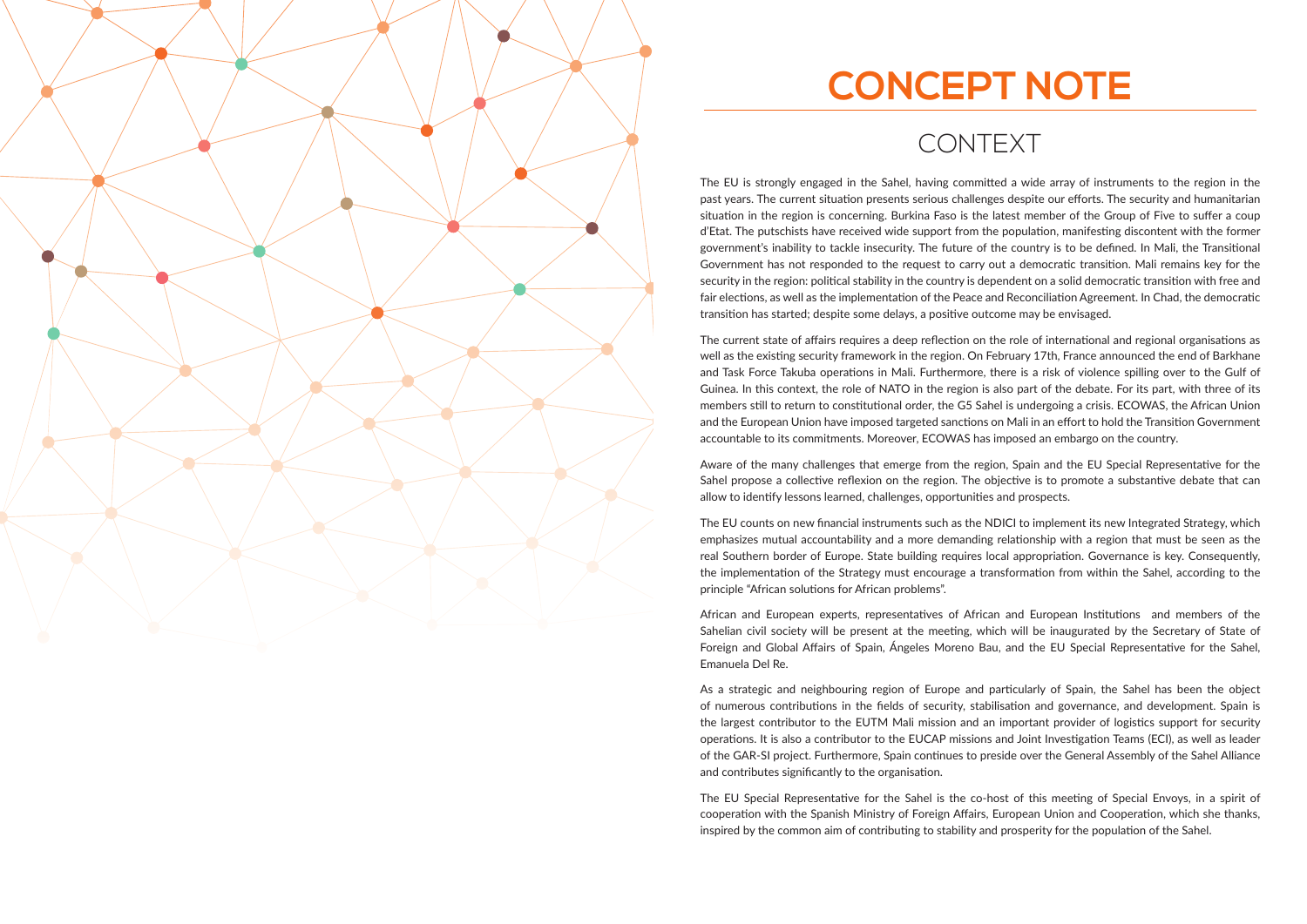# TOPICS FOR DEBATE

**The main topic of debate will be:** 

*Lessons learned from our partnership and proposals for the future of the Sahel*

There will be four thematic working sessions focused on specific subjects:

### **1. The security framework in the Sahel: new responses to new challenges**

The first session will address the evolution of the security situation in the region, as well as the current framework and instruments, and their transformation, from the point of view of multilateral and bilateral cooperation.

### **2. Economic outlook and Development Cooperation in the Sahel**

The second session will allow for a debate on access to financial resources, the role of international financial institutions, potential investments, the private sector and the role of Diasporas in facilitating investment processes. The session will also offer a view on the state of development cooperation, the degree of appropriation of projects and the role of international institutions such as the Alliance Sahel, which will soon hold its General Assembly, presided by the Minister of Foreign Affairs of Spain.

In the last session, the political situation and the democratic transitions in the Sahel will be discussed, including the Peace process in Mali. The session will be an opportunity to identify governance priority actions to be implemented throughout the region.

Due to the ongoing COVID-19 restrictions in Spain, delegations will be restricted to a minimum.

### **3. Women and youth in the Sahel: accomplishments, challenges and lessons learned from agents of change and development**

If you need a negative PCR test to return home due to travel restrictions, we kindly ask you to please let us know at the following address: fernando.jimenez-cabello-de-los-cobos@ext.eeas. europa.eu

The third session will serve to analyse best practices launched to implement the autonomisation and promotion of women in the region and to ensure a future for the youth, especially concerning education and professional opportunities, as described by the Multiannual Indicative Programs of the G5 Sahel countries, as well as to implement the Women, Peace and Security Agenda, framed by UN Security Council Resolution 1325 (2000). There will be a focus on the role of the Platform of Women of the G5 Sahel.

The 10<sup>th</sup> Meeting of the Special Envoys for the Sahel will take place in Casa Africa, in Las Palmas de Gran Canaria (Spain), on March 16-17, 2022. The meeting will be inaugurated on March 16th by the Secretary of State of Foreign and Global Affairs of Spain and the European Union Special Representative for the Sahel.

The meeting is organised by the Spanish Ministry of Foreign Affairs, European Union and Cooperation, and the EU Special Representative for the Sahel, Emanuela Del Re.

### **4. Transiঞ ons to Democracy in the Sahel and the challenges of Governance**

This informal meeting will bring together representatives and special envoys for the Sahel of partner countries, as well as representatives of the main regional and sub-regional organisations of the Sahel and West Africa and European and Sahelian experts.

Discussions will take place in English and in French. Translation services will be available for all the sessions. Discussions during the working sessions will take place under Chatham House rules.

# COVID-19

We kindly inform you that wearing a facemask is mandatory.

To enter Spain, travellers must fill out a Health Control Form that can be found at https://www.spth. gob.es/create or via the application Spain Travel Health, SpTH (available for Android and iPhone). Depending on the point of departure, a negative PCR test may be required to enter Spain.

# ABOUT THIS MEETING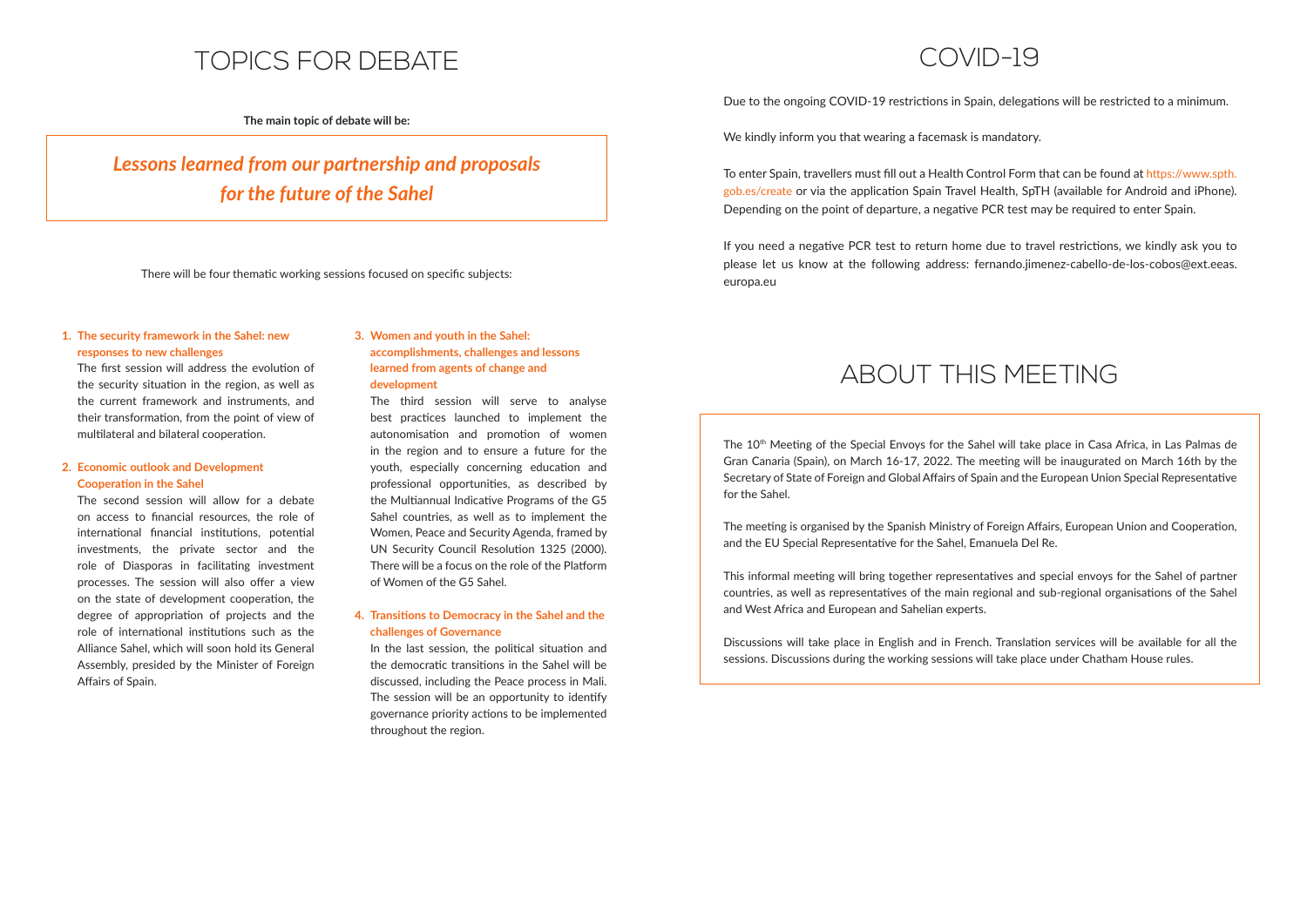# **PROGRAM**

## WEDNESDAY, MARCH 16, 2022

*Casa África (Calle Alfonso XIII, 5)*

## **WELCOMING WORDS 15:00** *Mr. José Segura, Director General of Casa África H.E. Ángel Víctor Torres, President of the Autonomous Community of the Canary Islands (to be confirmed) Mr. Augusto Hidalgo, Mayor of Las Palmas de Gran Canaria*

### **OF THE SPECIAL ENVOYS FOR THE SAHEL**

*H.E. Ángeles Moreno Bau, Secretary of State of Foreign and Global Affairs* **H.E. Emanuela Del Re.** EU Special Representative for the Sahel

*H.E. Mamadou Traoré, Commissioner for Industry and the Promotion of the Private sector of ECOWAS (5 min) H.E. Maman Sidikou, African Union High Representative for the Sahel (5 min) H.E. Djimé Adoum,* High Representative of the Sahel Coalition (5 min) *H.E. Yemdaogo Eric Tiaré, G5 Sahel Executive Secretary (5 min) H.E. Javier Colomina Piriz, DSG for Political Affairs and Security Policy of NATO (5 min) H.E. Abdoulaye Mar Dieye,* UN Special Coordinator for development in the Sahel *(5 min)* **FAMILY PHOTO 16:15**

### **ARRIVAL AND REGISTRY 14:30**

### **Transfer to Casa África 8:30 The shuttle bus will leave from Hotel Occidental and Hotel Santa Catalina**

## **CONTEXTUALISATION OF THE ANNUAL MEETING 15:15**

## **Working Session 1 – THE SECURITY FRAMEWORK IN THE SAHEL: NEW RESPONSES TO NEW 16:30 CHALLENGES**

*Mr. Njanja Fassu, Chief of political affairs of MINUSMA Mr. Emmanuel Dupuy, President of the Institut Prospective et Sécurité en Europe Mrs. Lori-Anne Théroux-Bénoni,* Regional Director, ISS Dakar *Mr. Bakary Sambe, Regional Director, Timbuktu Institute* 

### **EVOLUTION AND OUTLOOK IN THE SAHEL 15:40**

- **DEBATE** moderated by *Mr. Julio Herráiz*, Ambassador at Large for the Sahel of Spain **17:15**
- **END OF SESSION 18:15**
- **Transfer to Hotel Occidental and Hotel Santa Catalina** *The shuttle bus will leave from Casa África (Calle Alfonso XIII, 5)* **18:30**
- **Transfer to Casa Montesdeoca 20:00** *The shu le bus will leave from Hotel Occidental, Hotel Santa Catalina Hotel AC Iberia*
- **Dinner off ered by the Spanish Ministry of Foreign Aff airs, EU and Cooperaঞ on 20:15** *Restaurante Casa Montesdeoca (Calle Montesdeoca, 10)*

**Working Session 2 – ECONOMIC OUTLOOK AND DEVELOPMENT COOPERATION 8:45 IN THE SAHEL**

*Mrs. Sandra Kramer,* Director for Africa at DG INTPA *Mrs. Carmen Magariños, Director of Cooperation with Africa and Asia at AECID Mr. Laurent Bossard,* Director of the SWAC Secretariat at the OECD *Mr. Adrien Haye,* Coordinator at the Sahel Alliance

**DEBATE** moderated by *Mr. Francesco Strazzari,* Professor at Scuola Sant'Anna **9:30**

- **Working Session 3 WOMEN AND YOUTH IN THE SAHEL: ACCOMPLISHMENTS, CHALLENGES AND LESSONS LEARNED FROM AGENTS OF CHANGE AND DEVELOPMENT** *H.E. Abdoulaye Mar Dieye,* UN Special Coordinator for development in the Sahel *Mrs. Fatima Maiga, President of the Coalition of Women leaders of the North,* South and Center of Mali (NSC) *Mrs. Ornella Moderan,* Head of Sahel Program, ISS *Mrs. Ba Diye, Coordinator of the G5 Sahel Women's platform* **10:45**
- 11:30 **DEBATE** moderated by Mr. Bakary Sambe, Director of the Institut Timbuktu (Dakar)
- **END OF SESSION 12:30**
- **Transfer to Hotel Santa Catalina** *The shuttle bus will leave from Casa África (Calle Alfonso XIII, 5)* **12:45**
- 13:00 Lunch offered by Casa África *Hotel Santa Catalina (Calle León y Casࢼ llo, 227)*
- **Transfer to Casa África 15:00** *The shuttle bus will leave from Hotel Santa Catalina (Calle León y Castillo, 227)*
- **Working Session 4 TRANSITIONS TO DEMOCRACY IN THE SAHEL AND THE CHALLENGES 15:15 OF GOVERNANCE** 
	- **H.E. Mahammat Saleh Annadif, SRSG and Head of the UN Office for West Africa** *H.E. Maman Sidikou, African Union High Representative for the Sahel Mr. Francesco Strazzari,* Professor at Scuola Sant'Anna

**Break 10:25**

**DEBATE** moderated by *Mrs. Emanuela Del Re*, EUSR for the Sahel **16:00**



*H.E. Mamadou Traoré*, Commissioner for Industry and the Promotion of the Private sector of ECOWAS

## THURSDAY, MARCH 17, 2022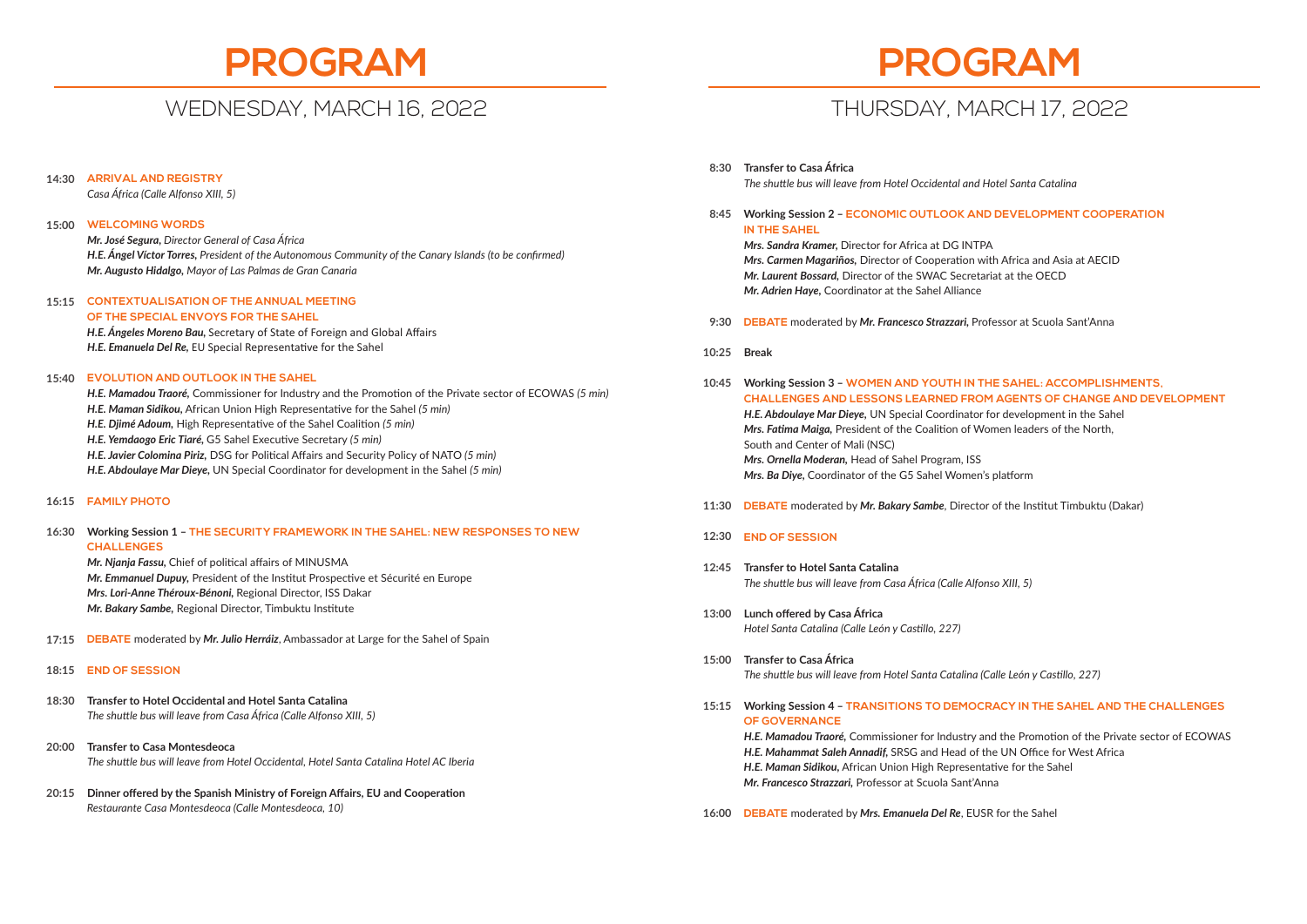*Mrs. Alicia Rico del Pulgar,* Director General for Africa *H.E. Emanuela Del Re, EU Special Representative for the Sahel* 

### **CLOSING STATEMENTS 17:00**

L'Union Européenne est fortement engagée dans le Sahel, ayant consacré une panoplie d'instruments dans la région dans les dernières années. Malgré nos efforts, la situation actuelle pose des défis sérieux. La situation sécuritaire et humanitaire dans la région est préoccupante. Burkina Faso est le dernier membre du G5 Sahel à subir un coup d'État. Les putschistes ont reçu un large soutien de la population, en démontrant leur mécontentement avec l'incapacité de l'ancien gouvernement à aborder l'insécurité. Le futur du pays reste incertain. Au Mali, le Gouvernement de la Transition n'a pas donné une réponse aux demandes d'effectuer une transition démocratique. Le Mali reste la clé de la sécurité de la région : la stabilité politique du pays dépend d'une transition démocratique solide avec des élections libres et justes ainsi comme la mise en œuvre de l'Accord pour la paix et la réconciliation. Au Tchad, la transition démocratique est en course ; malgré les retards, un résultat positif peut être envisagé.

- **Transfer to El Bodegón del Pueblo Canario 17:15** *The shuttle bus will leave from Casa África (Calle Alfonso XIII, 5)*
- **Cocktail off ered by EUSR for the Sahel, Emanuela Del Re**  *El Bodegón del Pueblo Canario (Calle Francisco González Díaz, 6)* **17:30**

# **NOTE DE CADRAGE**

# CONTEXTE

La situation actuelle demande une réflexion approfondie sur le rôle des organisations internationales et régionales ainsi que le cadre de sécurité existant dans la région. Le 17 février, la France a annoncé la fin des opérations de Barkhane et de Task Force Takuba au Mali. Par ailleurs, il existe un risque d'un débordement de la violence sur le Golfe de Guinée. Dans ce contexte, le rôle de l'OTAN dans la région forme aussi une partie du débat. De son côté, le G5 Sahel, dont trois de ses membres n'ont pas encore effectué le retour à l'ordre constitutionnel, reste en crise. La CEDEAO, l'Union africaine et l'Union européenne ont imposé des sanctions ciblées sur le Mali dans le but de tenir le Gouvernement de la Transition responsable de ses engagements. En plus, la CEDEAO a imposé un embargo sur le pays.

Conscientes des nombreux défis qui émergent de la région voisine, l'Espagne et la Représentante spéciale de l'UE proposent une réflexion collective sur le Sahel. L'objectif est de promouvoir un débat substantiel qui peut nous aider à identifier des leçons à tirer, des défis, des opportunités et des perspectives.

L'UE compte sur de nouveaux instruments financiers comme le NDICI pour la mise en œuvre de sa nouvelle Stratégie intégrée, qui met l'accent sur la redevabilité mutuelle et un niveau d'exigence plus élevé avec une région qui doit être percue comme la vraie frontière Sud de l'Europe. La construction de l'Etat exige de l'appropriation locale. La gouvernance est essentielle. Par conséquent, la mise en œuvre de la Stratégie doit encourager une transformation de l'intérieur du Sahel, en ligne avec le principe « Solutions africaines pour des problèmes africains ».

Des experts africains et européens, des représentants des Institutions africaines et européennes et des membres de la société civile sahélienne seront présents à la réunion, qui sera inaugurée par la Secrétaire d'Etat pour des Affaires étrangères et globales de l'Espagne, Angeles Moreno Bau, et la Représentante spéciale de l'Union européenne pour le Sahel, Emanuela Del Re.

En tant que région stratégique et voisine de l'Europe et particulièrement de l'Espagne, le Sahel a été l'objet de nombreuses initiatives dans les domaines de la sécurité, de la stabilisation, de la gouvernance et du développement. L'Espagne est le plus grand contributeur à la mission EUTM Mali et un important contributeur au soutien logistique pour les opérations de sécurité. Elle participe aussi aux missions EUCAP et aux Equipes Conjoints d'Investigation (ECI), et comme cheffe de file du projet GAR-SI. En plus, l'Espagne continue à présider l'Assemblée générale de l'Alliance Sahel et à contribuer largement à l'organisation.

La Représentante Spéciale pour le Sahel co-organise cette réunion des Envovés spéciaux dans un esprit de coopération avec le Ministère des Affaires Étrangères, de l'Union Européenne et de la Coopération de l'Espagne, gu'elle remercie, inspirés par l'objectif commun de contribuer à la stabilité et prospérité des populations au Sahel.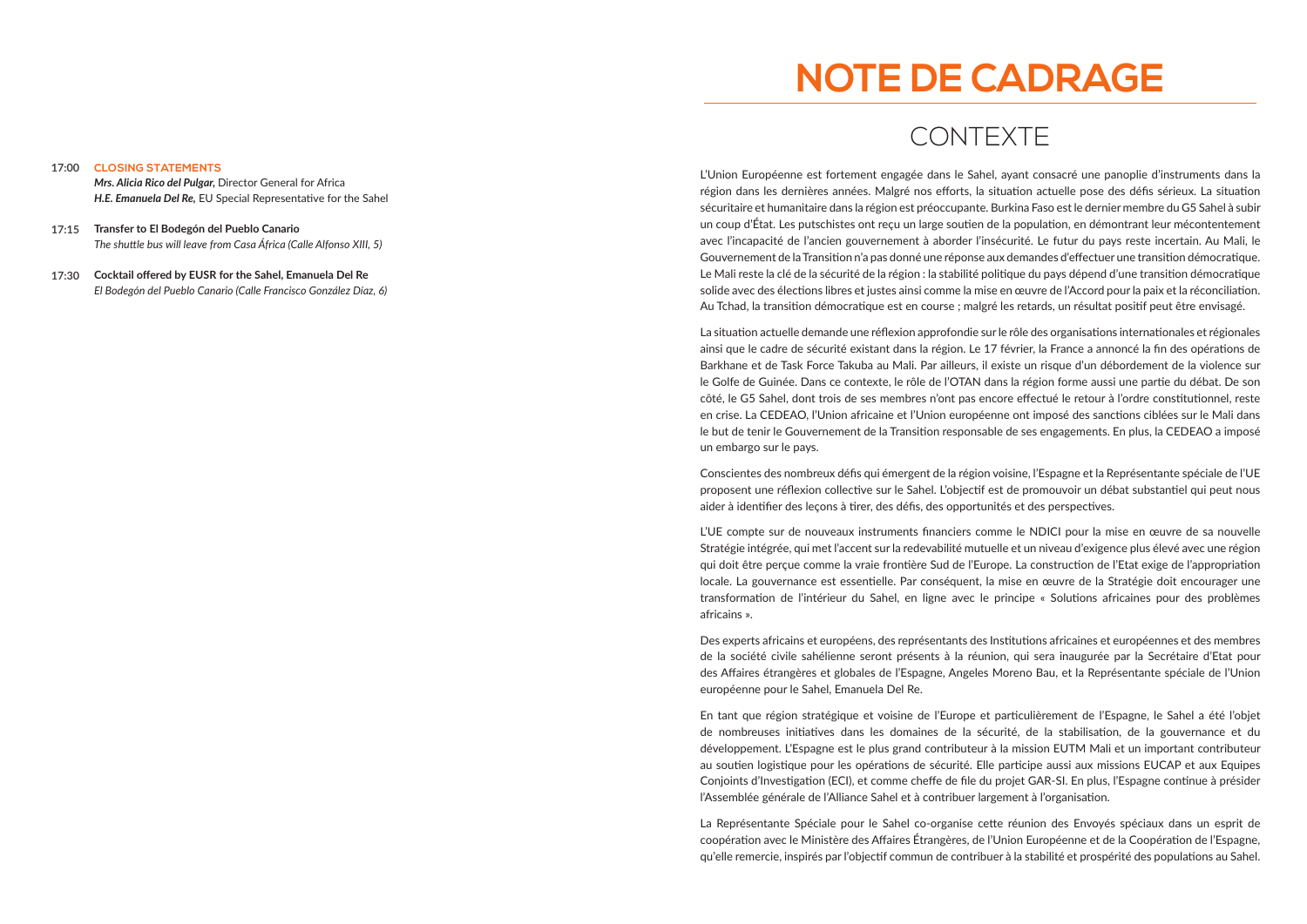# SUJETS DU DÉBAT

**Le sujet principal du débat sera :**

### **1. Le cadre de sécurité au Sahel: des nouvelles**  réponses pour des nouveaux défis.

 *Leçons ࢼ rées de la coopéraࢼ on avec nos partenaires et proposiࢼ ons d'avenir au Sahel* 

Il y aura quatre sessions de travail thématiques concentrées sur des sujets plus spécifiques :

La première session sera une opportunité pour aborder l'évolution de la situation de sécurité régionale et la transformation du cadre et des instruments sécuritaires, du point de vue de la coopération bilatérale et multilatérale.

### **2. Perspectives économiques et coopération au développement au Sahel.**

La deuxième session permettra un débat sur l'accès au financement, le rôle des institutions financières internationales, les investissements potentiels, le secteur privé et le rôle de la diaspora pour faciliter les processus d'investissements. La session offrira aussi une vue de l'état des lieux de la coopération au développement, le degré de l'appropriation des projets et le rôle des institutions internationales comme l'Alliance Sahel, qui bientôt tiendra sa prochaine Assemblée générale, présidée par le Ministre des Affaires étrangères de l'Espagne.

### **4. Les transiঞ ons démocraঞ ques au Sahel et les**  défis de la gouvernance.

Dans la dernière session, la situation politique et les transitions démocratiques au Sahel seront l'objet des discussions, y compris le processus de paix au Mali. La session permettra d'identifier les actions prioritaires à mener en matière de gouvernance dans l'ensemble de la région

A cause des restrictions sanitaires liées à la COVID-19 en Espagne, les délégations seront le plus restreintes possible.

**3. Les femmes et la jeunesse au Sahel: des**   $succ$ ès, des défis à relever et des leçons tirées **des agents du changement et développement.** La troisième session permettra d'analyser les meilleures pratiques lancées pour la mise en ceuvre de l'autonomisation et promotion des femmes dans la région et pour garantir un avenir aux jeunes, surtout en matière d'éducation et opportunités professionnelles, comme décrit dans les Programmes Indicatifs Multi-annuels des pays du G5 Sahel, ainsi que la mise en œuvre de l'agenda des Femmes, la Paix et la Sécurité, consacré dans la résolution 1325 (2000) du Conseil de Sécurité des Nations Unies. Le rôle de la Plateforme de Femmes du G5 Sahel sera mis en exergue.

Pour le retour des participants à leurs pays, les organisateurs ont prévu un test PCR (COVID-19) pour les participants qui le souhaitent, en respect des restrictions de voyage vers leur pays. Si vous avez besoin d'un test PCR, nous vous prions de bien vouloir nous le communiquer à l'adresse suivante : fernando.jimenez-cabello-de-los- cobos@ext.eeas.europa.eu

Les échanges auront lieu en anglais et en français. Il y aura un service de traduction pendant toutes les sessions. Tous les échanges pendant les sessions de travail se dérouleront selon la règle de Chatham House.

# COVID-19

Veuillez noter que le port du masque est obligatoire.

Pour entrer en Espagne, les voyageurs doivent remplir un formulaire de contrôle sanitaire qui peut être retrouvé sur le lien suivant : https://www.spth.gob.es/create ou via l'application Spain Travel Health, SpTH (disponible sur Android et iPhone). Une PCR négative peut être demandé en fonction du point de départ.

# À PROPOS DE CETTE RÉUNION

La 10ème Réunion d'Envoyés spéciaux pour le Sahel aura lieu à Casa África, à Las Palmas de Gran Canaria (Espagne), les 16-17 mars 2022. La réunion sera inaugurée le 16 mars par la Secrétaire d'Etat pour des Affaires étrangères et globales de l'Espagne et la Représentante spéciale de l'Union européenne pour le Sahel.

La réunion sera organisée par le Ministère Espagnol des Affaires Étrangères, de l'Union Européenne et de la Coopération et par la Représentante spéciale de l'UE pour le Sahel, Emanuela Del Re.

Il s'agit d'une réunion informelle qui rassemblera des représentants et envoyés spéciaux pour le Sahel des pays partenaires ainsi que des représentants des principales organisations régionales et sousrégionales du Sahel et de l'Afrique de l'Ouest et des experts européens et sahéliens.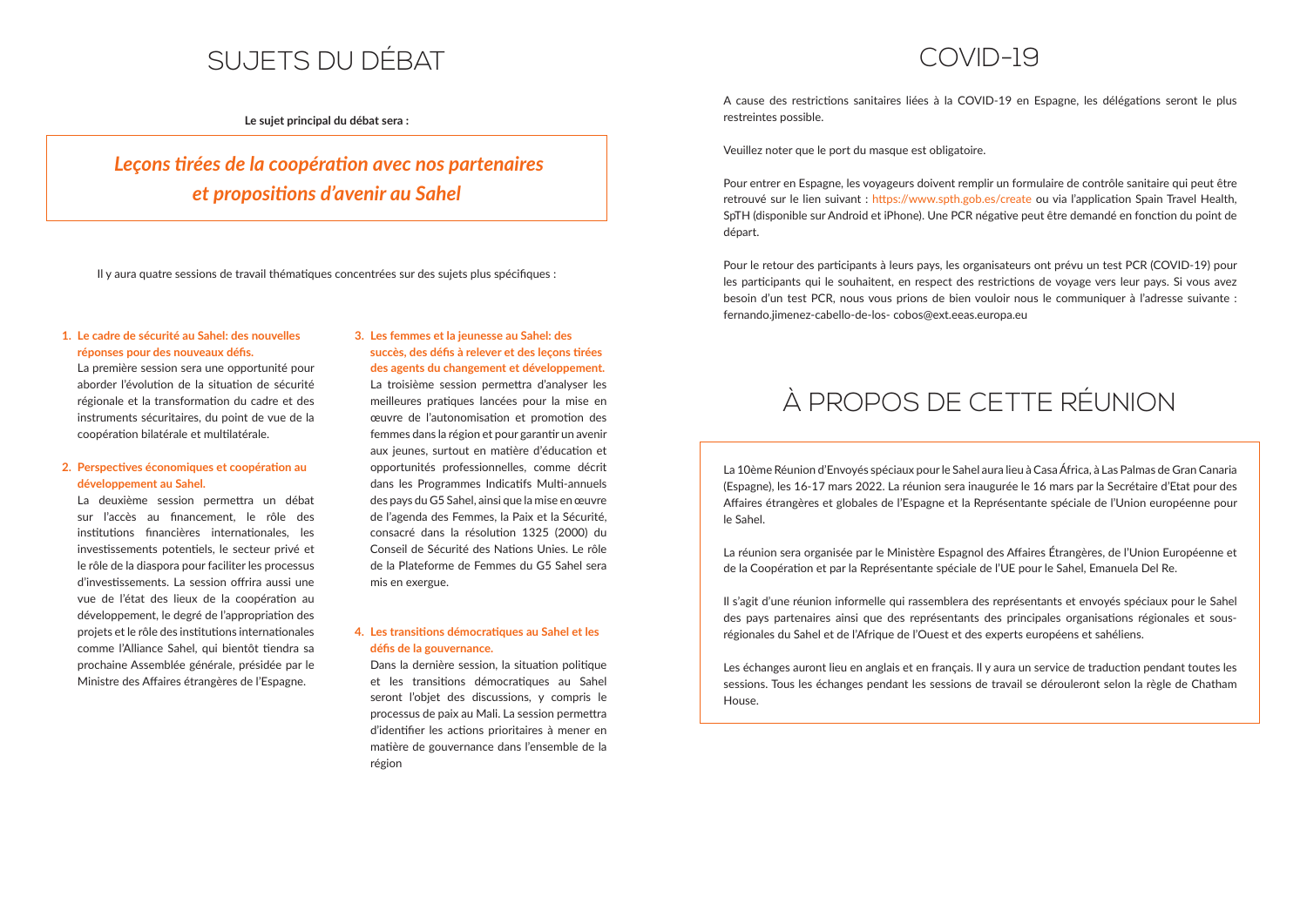# **PROGRAMME**

## MERCREDI, 16 MARS 2022

*Casa África (Calle Alfonso XIII, 5)*

*M. José Segura,* Directeur général de Casa África **S.E.M. Ángel Víctor Torres,** Président du Gouvernement autonome des Canaries (à confirmer) *M. Augusto Hidalgo,* Maire de Las Palmas de Gran Canaria

**S.E.Mme. Ángeles Moreno Bau, Secrétaire d'Etat des Affaires étrangères et globales** *S.E.Mme. Emanuela Del Re,* Représentante spéciale de l'Union européenne pour le Sahel

*S.E.M. Mamadou Traoré,* Commissaire Industrie et Promoঞ on du Secteur privé de la CEDEAO *(5 min) S.E.M. Maman Sidikou,* Haut Représentant de la Union Africaine pour le Sahel *(5 min)* **S.E.M. Djimé Adoum, Haut Représentant de la Coalition Sahel (5 min) S.E.M. Yemdaogo Eric Tiaré, Secrétaire exécutif du G5 Sahel (5 min)** *S.E.M. Javier Colomina Piriz, SG Adjoint délégué pour les affaires politiques et la politique de sécurité de* l'OTAN *(5 min)* **S.E.M. Abdoulaye Mar Dieye,** Coordinateur spécial des Nations Unies pour le développement au Sahel *(5 min)* 

**CONTEXTUALISATION DE LA RÉUNION ANNUELLE DES ENVOYÉS SPÉCIAUX 15:15 POUR LE SAHEL**

**ACCUEIL ET ENREGISTREMENT 14:30**

### **MOT DE BIENVENUE 15:00**

### **Session de travail 1** - **LE CADRE DE SÉCURITÉ AU SAHEL: DES NOUVELLES RÉPONSES 16:30 POUR DES NOUVEAUX DÉFIS**

*M. Njanja Fassu, Chef des affaires politiques de la MINUSMA M. Emmanuel Dupuy, Président de l'Institut Prospective et Sécurité en Europe Mme. Lori-Anne Théroux-Bénoni,* Directrice régionale, ISS Dakar *M. Bakary Sambe, Directeur régional, Institut Timbuktu* 

### **EVOLUTION ET PERSPECTIVES AU SAHEL 15:40**

### **PHOTO OFFICIELLE 16:15**

**DÉBAT** modéré par *M. Julio Herraiz*, Envoyé spécial de l'Espagne pour le Sahel **17:15**

- **Transfert à l'Hôtel Occidental et Hôtel Santa Catalina** *La nave e de bus parࢼ ra depuis Casa África (Calle Alfonso XIII, 5)* **18:30**
- **Transfert à Casa Montesdeoca** La navette de bus partira depuis l'Hôtel Occidental, l'Hôtel Santa Catalina et l'Hôtel AC Iberia **20:00**
- **Dîner off ert par le Ministère des Aff aires étrangères, UE et Coopéraঞ on de l'Espagne 20:15** *Restaurante Casa Montesdeoca (Calle Montesdeoca, 10)*

### **FIN DE LA SESSION 18:15**

**S.E.M. Mamadou Traoré, Commissaire Industrie et Promotion du Secteur privé de la CEDEAO** *S.E.M. Mahammat Saleh Annadif,* Représentant spécial du Secrétaire général et Chef du bureau des Nations Unies pour l'Afrique de l'Ouest *S.E.M. Maman Sidikou,* Haut Représentant de la Union Africaine pour le Sahel *M. Francesco Strazzari,* Professeur à Scuola Sant'Anna



- **Transfert à Casa África 8:30** *La nave e de bus parࢼ ra depuis l'Hôtel Occidental et Hôtel Santa Catalina*
- **Session de travail 2 – PERSPECTIVES ÉCONOMIQUES ET COOPÉRATION 8:45 AU DÉVELOPPEMENT AU SAHEL**

*Mme. Sandra Kramer,* Directrice Afrique à la DG INTPA *Mme. Carmen Magariños, Directrice de Coopération avec l'Afrique et l'Asie de l'AECID M. Laurent Bossard,* Directeur du Secrétariat du CSAO de la OCDE *M. Adrien Haye,* Coordinateur de l'Alliance Sahel

- **Session de travail 3 – LES FEMMES ET LA JEUNESSE AU SAHEL: DES SUCCÈS, DES DÉFIS À RELEVER ET DES LEÇONS TIRÉES DES AGENTS DU CHANGEMENT ET DÉVELOPPEMENT. S.E.M. Abdoulaye Mar Dieye, Coordinateur spécial des Nations Unies pour le** développement au Sahel *Mme. Fatima Maiga, Présidente de la Coalition des Femmes Leaders Nord,* Sud et Centre du Mali (NSC) *Mme. Ornella Moderan, Cheffe de Programme Sahel, ISS Mme. Ba Diye,* Coordinatrice de la plateforme de femmes G5 Sahel **10:45**
- **DÉBAT** modéré par *M. Bakary Sambe*, Directeur de l'Institut Timbuktu (Dakar) **11:30**
- **FIN DE LA SESSION 12:30**
- **Transfert à l'Hôtel Santa Catalina 12:45** *La nave e de bus parࢼ ra depuis Casa África (Calle Alfonso XIII, 5)*
- **Déjeuner off ert par Casa África 13:00** *Hôtel Santa Catalina (Calle León y Casࢼ llo, 227)*
- **Transfert à Casa África 15:00** *La navette de bus partira depuis Hôtel Santa Catalina (Calle León y Castillo, 227)*
- **Session de travail 4** – **LES TRANSITIONS DÉMOCRATIQUES AU SAHEL 15:15 ET LES DÉFIS DE LA GOUVERNANCE.**

**DÉBAT** modéré par *M. Francesco Strazzari,* Professeur à Scuola Sant'Anna **9:30**

**Pause 10:25**

# **PROGRAMME**

## JEUDI, 17 MARS 2022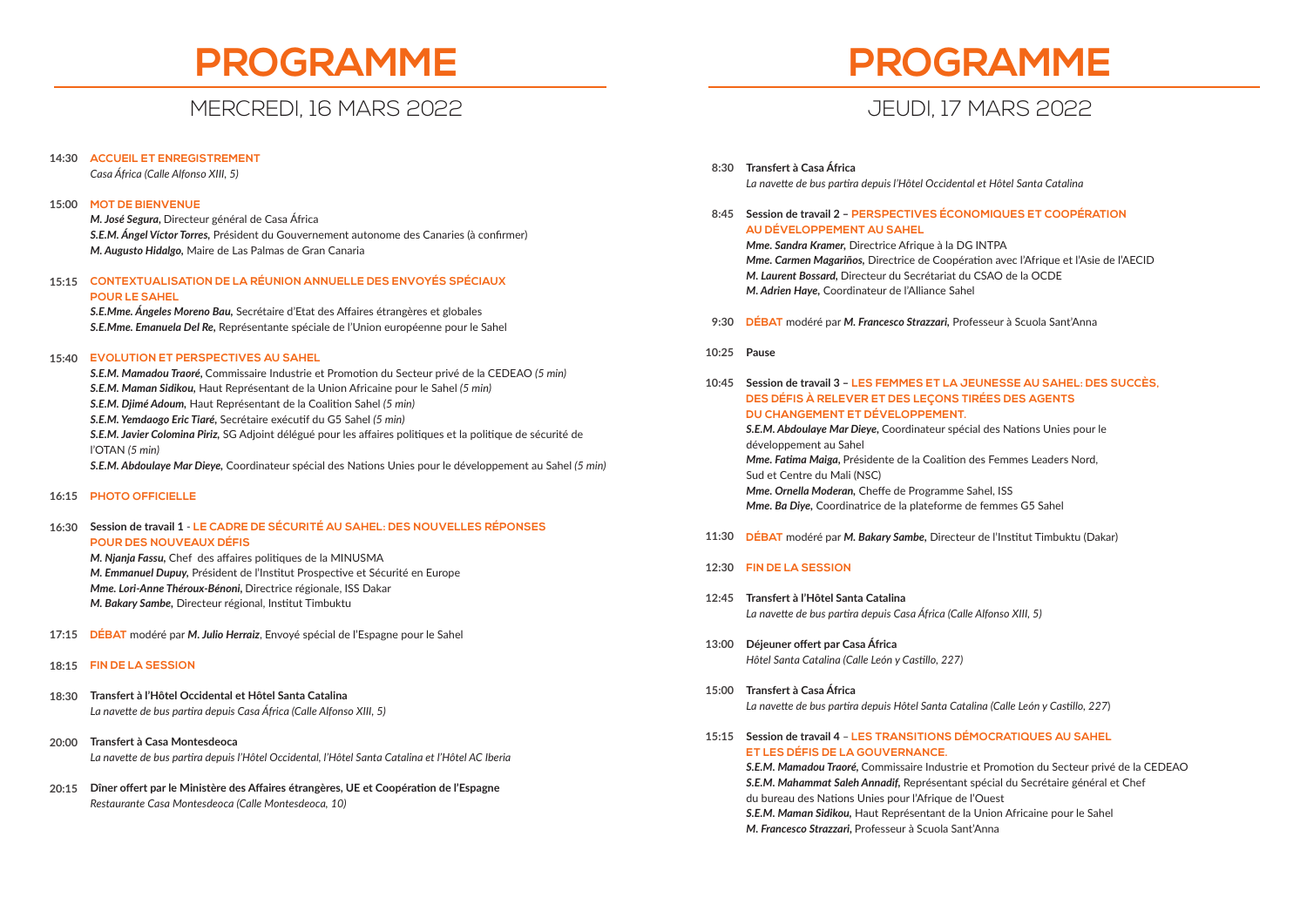*Mme. Alicia Rico del Pulgar,* Directeur général pour l'Afrique *S.E.Mme. Emanuela Del Re,* Représentante spéciale de l'Union européenne pour le Sahel

- **DÉBAT** modéré par *S.E.Mme. Emanuela Del Re,* Représentante spéciale de l'Union européenne **16:00** pour le Sahel
- **CLÔTURE 17:00**

- **Transfert à El Bodegón del Pueblo Canario 17:15** *La nave e de bus parࢼ ra depuis Casa África (Calle Alfonso XIII, 5)*
- **Cocktail off ert par la RSUE pour le Sahel, Emanuela Del Re 17:30***El Bodegón del Pueblo Canario (Calle Francisco González Díaz, 6)*